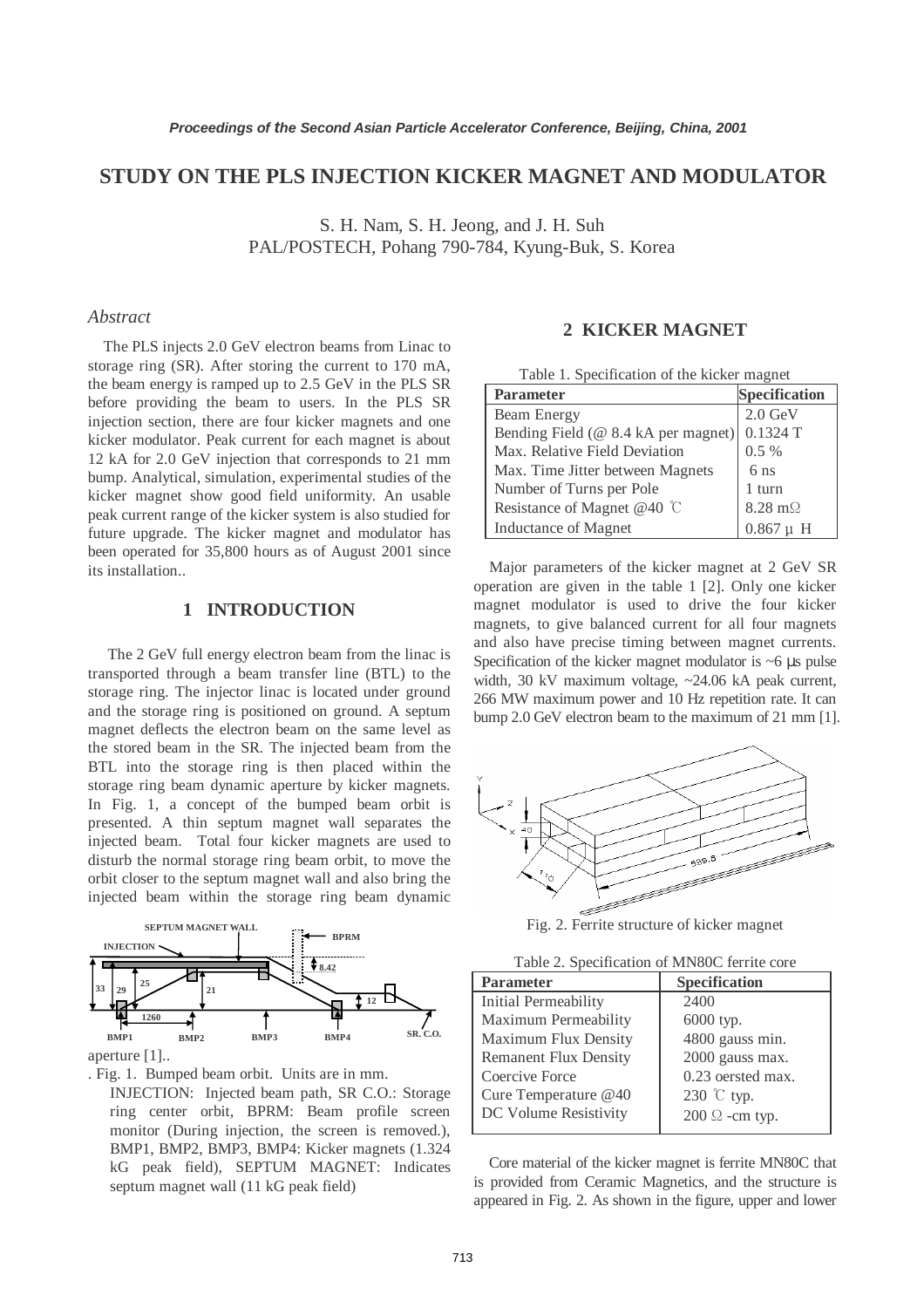cores are consisted of 4 blocks each. The size of each block is 80x30x299.9 mm. Left and right side cores are consisted of 3 blocks each, and the each block size is 30x40x299.9 mm. Main specifications of the core material are given in Table 2 [3].



Fig. 3. Cable connection diagram of the kicker system. CH1 and CH2 indicate current transformers.

The cable connection diagram of the kicker magnets is shown in Fig. 3. Kicker magnets 1 and 2 and magnets 3 and 4 are connected in series. These two serially connected magnets are connected in parallel at the kicker modulator. The kicker magnets 1 and 2 are positioned at the up-stream side and the kicker magnets 3 and 4 are positioned at the down-stream side. There is a pulse transformer between the modulator and the magnet as shown in Fig. 3. The pulse transformer turn ratio is 1:2, and the secondary has a center tap so that equal but apposite direction current can flow for each side of the magnet conductors. Peak currents of each channel (CH1 and CH2 in Fig. 3) are in greater than 95 % balance.

# **3 MEASUREMENT AND ANALYSIS RESULTS OF THE KICKER MAGNETIC FIELD**

Peak current of the kicker magnet has the following relationship with the peak magnetic field:

$$
I = \oint H \bullet dl \approx \frac{B_0 g}{\mu_0} + \frac{B_{f e} L_{f e}}{\mu_0 \mu_r} \tag{1}
$$

where  $B<sub>o</sub>$  is the peak field, *g* is the air gap height of the kicker magnet ( $g=40$  mm),  $B_{fe}$  is the magnetic flux density in the core, *Lfe* is the average pass length through the core, and  $\mu_r$  is the relative permeability of the core. Since the magnet is designed such that no significant saturation effects occur, implying that

$$
B_0 g \gg \frac{B \, \text{fe } L \, \text{fe}}{\mu_r} \tag{2}
$$



Fig. 4. A B-dot probe with an integrator

Therefore, the second term of Eq. (1) can be neglected, and the peak current can be approximated as

$$
I = \frac{B \,_{\circ} \, g}{\mu \,_{\circ}} \tag{3}
$$

Fig. 4 shows a B-dot probe setup that is used to measure the magnetic field in the kicker magnet air gap. The probe sensor is an one-turn loop with 9.8-mm diameter, made with 0.6-mm thick enamel wire. The output voltage of the probe,  $V_o$ , has the following relationship with the peak field of the kicker magnet:

$$
V_o = \frac{A B_o}{T_I} \tag{4}
$$

where *A* is the area of the probe sensor, and  $T<sub>I</sub>$  is the RC time constant of the integrator. The sensitivity of the probe is calculated as 0.042 mV/Gauss from Eq. (4). The measured sensitivity is 0.035 mV/Gauss. The difference is mainly from the position angle and the uniformity of the one-turn loop.



Fig. 5(a). Setup for ANSYS simulation



Fig. 5(b). Simulation result: 2-dimension flux line plot